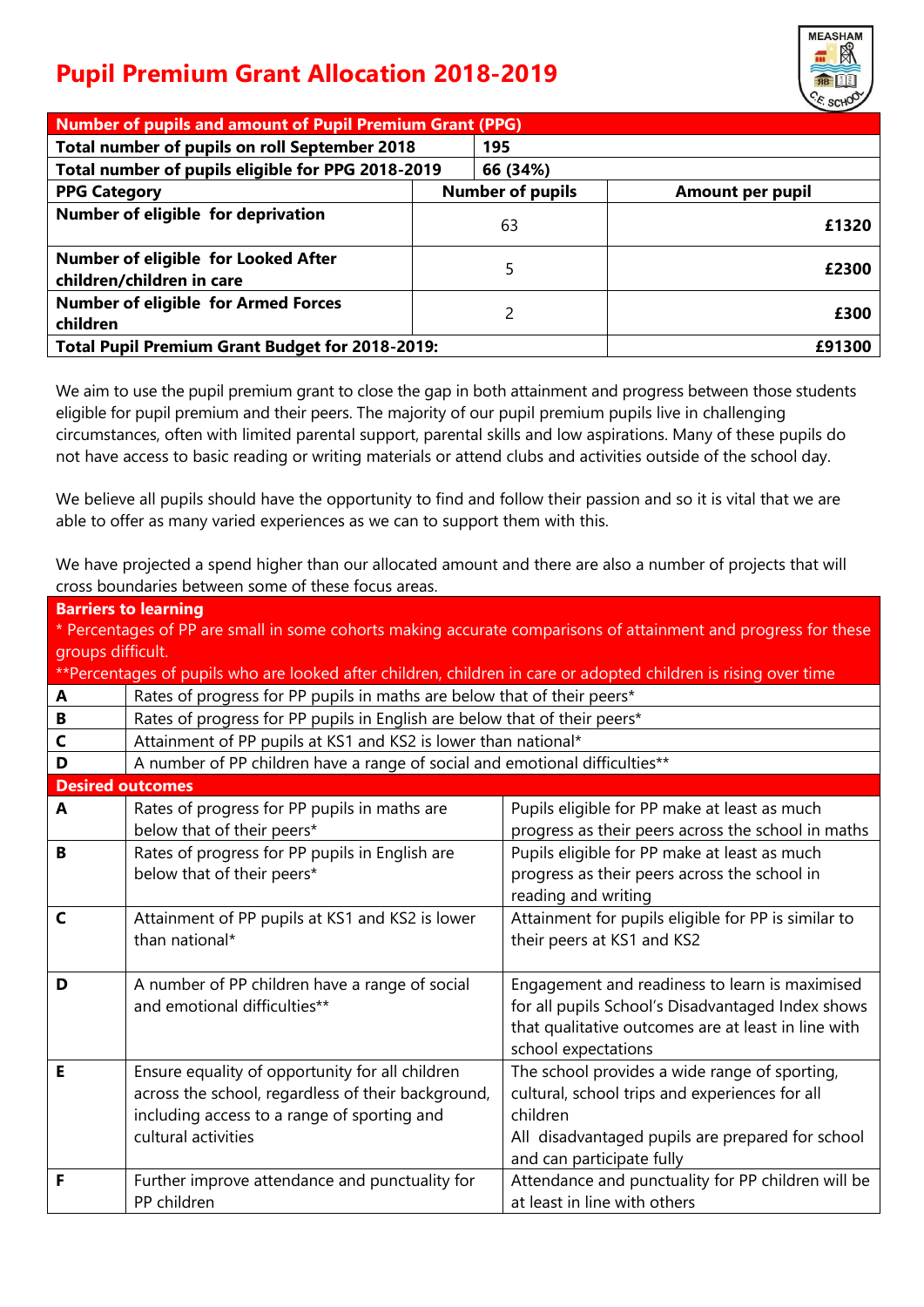**With this in mind, we have decided that the 2018-2019 Pupil Premium allocation should be spent as follows:**

| <b>Planned Expenditure</b>                                                                                                            |                                                                         |                                                                                                                                                                                                                                                         |                                  |              |
|---------------------------------------------------------------------------------------------------------------------------------------|-------------------------------------------------------------------------|---------------------------------------------------------------------------------------------------------------------------------------------------------------------------------------------------------------------------------------------------------|----------------------------------|--------------|
| <b>Objective</b>                                                                                                                      | <b>Targeted</b><br><b>Pupils</b>                                        | <b>Provision</b>                                                                                                                                                                                                                                        | <b>Cost</b>                      | <b>Total</b> |
| To provide specific<br>support through use<br>of targeted maths<br>and reading<br>interventions                                       | Pupils<br>identified from<br>data tracking<br>from Years 6              | Additional 15 weeks targeted 1:1 Kip<br>$\bullet$<br>McGrath Tuition for English and Maths<br>from January 2019                                                                                                                                         | £9207                            | £9200        |
| To provide bilingual<br>support                                                                                                       | Children new<br>to the country<br>from Eastern<br>European<br>Countries | Support worker to develop functional<br>English skills for non-English speakers<br>Additional LSA to provide in class<br>$\bullet$<br>support for PP/EAL                                                                                                | £2200<br>£7000                   | £9200        |
| To provide support<br>for children with<br>specific learning,<br>emotional, social or<br>behavioural<br>difficulties                  | Pupils<br>recommended<br>by teachers for<br>specific<br>support         | <b>Educational Psychologist Assessments</b><br>$\bullet$<br>LSA to act as PP champion supporting<br>$\bullet$<br>children with emotional, social or<br>behavioural difficulties, small group or<br>1:1                                                  | £2000<br>£7000                   | £9000        |
| <b>To provide ELSA and</b><br>support in school                                                                                       | Vulnerable PP<br>children in<br>school                                  | LSA to attend ELSA training<br>$\bullet$<br>LSA time to deliver training through the<br>$\bullet$<br>year                                                                                                                                               | £8100                            | £8100        |
| To provide nurture<br>support at<br><b>lunchtimes</b>                                                                                 | Vulnerable PP<br>children in<br>school                                  | Additional LSA to support children x 2<br>$\bullet$<br>lunchtimes per week (Monday/Friday)                                                                                                                                                              | £2000                            | £2000        |
| To provide specific<br>support through use<br>of targeted maths,<br>reading and writing<br>interventions for PP<br>children with SEND | Pupils<br>identified from<br>data tracking<br>Years EYFS to 6           | LSA to provide intervention for<br>$\bullet$<br>Reading/Writing Maths<br>Additional speech and language<br>$\bullet$<br>development in EYFS<br><b>Educational Psychologist Assessments</b><br>$\bullet$<br>specialist teaching assessments<br>$\bullet$ | £3510<br>£2000<br>£2000          | £7510        |
| To purchase Lexia UK<br>software to close the<br>reading gap for<br>disadvantaged<br>students                                         | Pupils<br>identified from<br>data tracking<br>Years EYFS to 6           | Lexia enables students of all ages and<br>$\bullet$<br>abilities to master essential reading<br>skills x 3 sessions per week                                                                                                                            | £4000                            | £4000        |
| To improve<br>attendance of<br>targeted PP children                                                                                   | Pupils<br>identified from<br>attendance<br>tracking                     | DHT to work with identified families<br>$\bullet$                                                                                                                                                                                                       | £1000                            | £1000        |
| To purchase<br>resources to support<br><b>PP</b> children                                                                             | All PP children                                                         | <b>ICT Resources</b><br>$\bullet$<br><b>SEN Resources</b><br>$\bullet$<br>Writing/Maths equipment<br>$\bullet$<br><b>Buying in Specialist Teaching Services</b><br>$\bullet$<br>diagnostic assessment for identified<br>children                        | £3000<br>£1000<br>£1000<br>£1000 | £6000        |